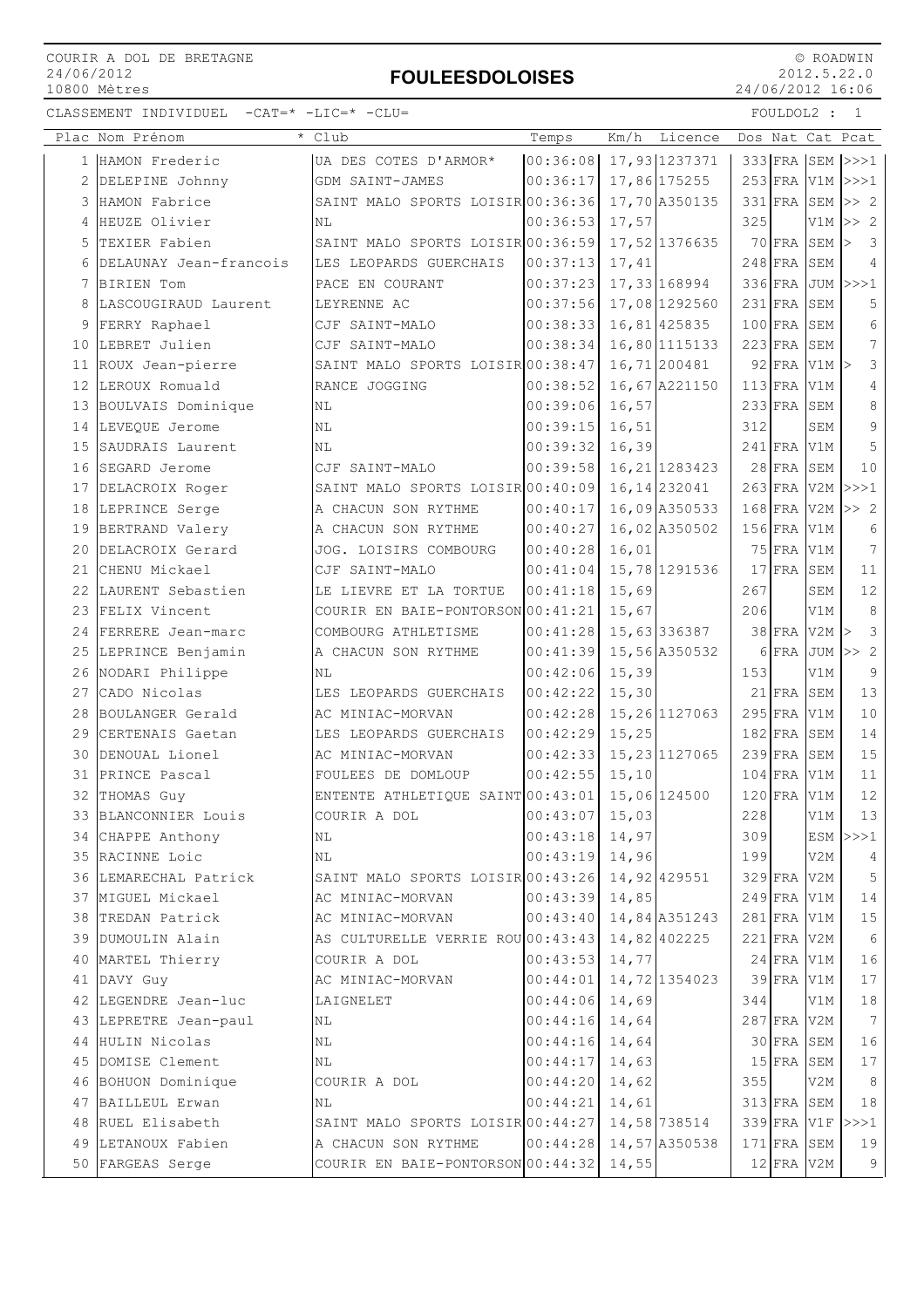# FOULEESDOLOISES

 © ROADWIN 2012.5.22.0 24/06/2012 16:06

|    | Plac Nom Prénom<br>$\star$ | Club                                    | Temps            | Licence<br>Km/h            | Dos Nat Cat Pcat     |                  |                         |
|----|----------------------------|-----------------------------------------|------------------|----------------------------|----------------------|------------------|-------------------------|
|    | 51 LAMARCHE Eric           | JOG. DET. NONAISIENNE                   |                  | $ 00:44:43 $ 14,49 A350317 | 211 FRA SEM          |                  | 20                      |
|    | 52 MARTIN Vincent          | ASCS ST MALO                            | 00:44:46         | 14,48                      | $244$ FRA SEM        |                  | 21                      |
|    | 53 COLAS Christophe        | ΝL                                      | 00:44:47         | 14,47                      | 130 FRA SEM          |                  | 22                      |
| 54 | DUBUISSERT Gilles          | ΝL                                      | 00:44:57         | 14,42                      | 95                   | SEM              | 23                      |
| 55 | DESILLES Lionel<br>$\star$ | AC MINIAC-MORVAN                        | 00:45:02         | 14,39 1452424              | $261$ FRA            | SEM              | 24                      |
| 56 | BASLE Sebastien            | NL                                      | 00:45:06         | 14,37                      | 218                  | SEM              | 25                      |
| 57 | $\star$<br>DUMOULIN Xavier | AS CULTURELLE VERRIE ROU 00:45:08       |                  | 14,36 402226               | $220$ FRA SEM        |                  | 26                      |
|    | 58 RUEL Alain              | NL                                      | 00:45:09         | 14,35                      | $133$ FRA V1M        |                  | 19                      |
|    | 59 LEBRETON Stephane       | RANCE JOGGING                           | 00:45:18         | 14,30                      | 346 FRA V1M          |                  | 20                      |
|    | 60 TREHEL Stephane         | THORIGNÉ-FOUILLARD                      | 00:45:19         | 14,30                      | $43$ FRA             | SEM              | 27                      |
| 61 | REBOURS Yannick            | JOG. DET. NONAISIENNE                   | 00:45:29         | 14,25 A350323              | 214 FRA V2M          |                  | $10$                    |
|    | 62 HELBERT Emmanuel        | LAIGNELET                               | 00:45:32         | 14,23                      | 299 FRA SEM          |                  | 28                      |
|    | 63 RUEL Patrick            | SAINT MALO SPORTS LOISIR 00:45:37       |                  | 14, 21 421448              | 338 FRA V1M          |                  | 21                      |
|    | 64 ROUXEL Gaetan           | ΝL                                      | 00:45:37         | 14,21                      | 85 FRA SEM           |                  | 29                      |
| 65 | GAUTIER Pierrot            | JOG. LOISIRS COMBOURG                   | 00:45:40         | 14,19                      | $184$ FRA            | V1M              | 22                      |
| 66 | HERVE Ludovic              | <b>NL</b>                               | 00:45:44         | 14,17                      | $292$ FRA SEM        |                  | 30                      |
|    | 67 ILE LAY Patrick         | ΝL                                      | 00:45:56         | 14,11                      | $101$ FRA V1M        |                  | 23                      |
|    | 68 HUBERT Fabienne         | CJF SAINT-MALO                          | 00:45:59         | 14,09 1122829              | 306 FRA V1F          |                  | >> 2                    |
|    | 69 DESNOS Michel           | ΝL                                      | 00:46:00         | 14,09                      | 347                  | V2M              | 11                      |
|    | 70 LEMARECHAL Kevin        | CJF SAINT-MALO                          |                  | $00:46:00$ 14,09 1148963   | $330$ FRA ESM $>> 2$ |                  |                         |
|    | 71 LE BUZULLIER Jean-noel  | AC MINIAC-MORVAN                        | 00:46:10         | 14,04 1392350              | $109$ $FRA$ $V1M$    |                  | 24                      |
| 72 | TAILLEFER Jacques          | SAINT MALO RUNNING                      | 00:46:21         | 13,98 A351001              | 80 FRA               | V <sub>2M</sub>  | 12                      |
|    | 73 GAUTRIN Eric            | SAINT MALO SPORTS LOISIR 00:46:23       |                  | 13,97 A350113              | $8$ FRA V1M          |                  | 25                      |
|    | 74 GERARD Stephane         | COURIR EN BAIE-PONTORSON 00:46:25       |                  | 13,96                      | 207                  | SEM              | 31                      |
| 75 | GASPAROTTO Eric            | <b>NL</b>                               | 00:46:28         | 13,95                      | $243$ FRA            | SEM              | 32                      |
|    | 76 CHAPPE David            | COURIR EN BAIE-PONTORSON 00:46:29       |                  | 13,94                      | 204                  | $JUM$ >          | $\overline{\mathbf{3}}$ |
|    | 77 BARBIER Christian       | COURIR EN BAIE-PONTORSON 00:46:31       |                  | 13,93                      | 202                  | V2M              | 13                      |
|    | 78 MEROUD Naily            | RANCE JOGGING                           | 00:46:36         | 13,91 022095               | 322                  | SEM              | 33                      |
|    | 79 CLAVIER Jerome          | ΝL                                      | 00:46:37         | 13,90                      | $291$ FRA            | V1M              | 26                      |
| 80 | JOUQUET Benoit             | NL                                      | 00:46:43         | 13,87                      | 327                  | SEM              | 34                      |
| 81 | FOURN Rene                 | E O LANDEDA                             | 00:46:47         | 13,85                      | $34$ FRA             | V <sub>2</sub> M | 14                      |
|    | 82 RENARD Claude           | A CHACUN SON RYTHME                     | 00:46:49         | 13,84 A350546              | 179 FRA V1M          |                  | 27                      |
|    | 83 GALESNE Herve           | $\rm NL$                                | 00:46:49         | 13,84                      | 284 FRA V1M          |                  | 28                      |
| 84 | CHEREL Christele           | COMBOURG ATHLETISME                     | 00:46:55         | 13,81 1222620              | $14$ FRA V1F $>$     |                  | $\overline{\mathbf{3}}$ |
|    | 85 HAREL Denis             | COMBOURG ATHLETISME                     |                  | $ 00:46:55 $ 13,81 670495  | 335 FRA V1M          |                  | 29                      |
|    | 86 BRANDILY Andre          | ATLHETIC BAIE DES EBIHEN 00:47:00 13,79 |                  |                            | $283$ FRA V2M        |                  | 15                      |
|    | 87 ARONDEL Didier          | ΝL                                      | 00:47:02         | 13,78                      | 308 FRA V2M          |                  | 16                      |
|    | 88 POTTIER Thierry         | JOG. DET. NONAISIENNE                   |                  | $00:47:04$ 13, 77 A350335  | $116$ FRA V1M        |                  | 30                      |
|    | 89 TOLMER Stephane         | JOG. DET. NONAISIENNE                   | 00:47:06         | 13,76 A350327              | $215$ FRA SEM        |                  | 35                      |
| 90 | HERVOIR Yoann              | SAINT MALO RUNNING                      | 00:47:07         | 13,75 A351015              | $106$ FRA SEM        |                  | 36                      |
| 91 | PAPAIL Frederic            | ΝL                                      | 00:47:15         | 13,71                      | 4 FRA SEM            |                  | 37                      |
|    | 92 HERVE Pierre-emilien    | LES PETITS MOLLETS                      | 00:47:16         | 13,71                      | $143$ FRA ESM $>$    |                  | $\overline{\mathbf{3}}$ |
|    | 93 DELAMARCHE Sylvain      | DEFOULES DE ST JOUAN                    | 00:47:18         | 13,70 A350712              | $176$ FRA SEM        |                  | 38                      |
|    | 94 PESTEL Cyril            | NL                                      | 00:47:22         | 13,68                      | 348                  | ESM              | $\overline{4}$          |
|    | 95 ROULAND Patrice         | A CHACUN SON RYTHME                     | 00:47:32         | 13,63 A350547              | 180 FRA V1M          |                  | 31                      |
|    | 96 LEBRUN Pascal           | ΝL                                      | $00:47:34$ 13,62 |                            | 82 FRA V1M           |                  | 32                      |
|    | 97 OLLIVIER Alain          | DINARD JOGGING                          | 00:47:37         | 13,61                      | 256 FRA V2M          |                  | 17                      |
|    | 98 CHERHAL Loic            | COURIR A CANCALE                        | 00:47:38         | 13,60                      | $55$ FRA             | V <sub>2</sub> M | 18                      |
|    | 99 TAILLEBOIS Andre        | JOG. LOISIRS COMBOURG                   | 00:47:38         | 13,60                      | $293$ FRA            | V <sub>2</sub> M | 19                      |
|    | 100 DESNOT Yannick         | NL                                      | 00:47:39         | 13,60                      | 265                  |                  | $V3M \geq >>1$          |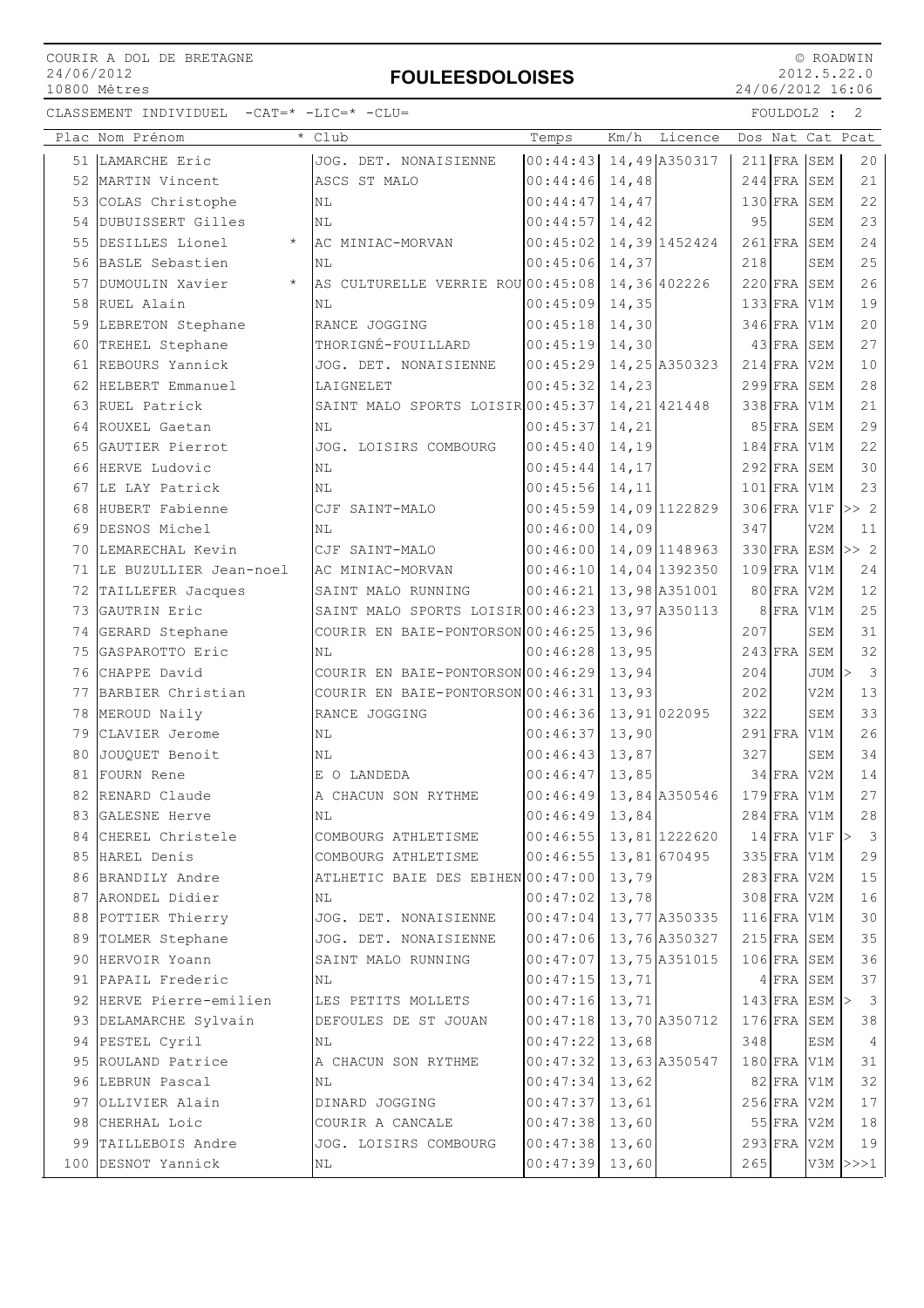### FOULEESDOLOISES

 © ROADWIN 2012.5.22.0 24/06/2012 16:06

|     | Plac Nom Prénom<br>$\star$      | Club                              | Temps            | Km/h         | Licence        |     |               |            | Dos Nat Cat Pcat              |
|-----|---------------------------------|-----------------------------------|------------------|--------------|----------------|-----|---------------|------------|-------------------------------|
|     | 101 ROME Serge                  | LE LIEVRE ET LA TORTUE            | $00:47:41$ 13,59 |              |                |     |               |            | 237 FRA V3M >> 2              |
| 102 | LE CHAPELAIN Sebastien          | NL                                | 00:47:41         | 13,59        |                |     | $42$ FRA      | SEM        | 39                            |
| 103 | GAUTRIN Nicolas                 | INDIVIDUEL                        | 00:47:42         | 13,58        |                |     | $9$ FRA CAM   |            | >>>1                          |
| 104 | VERDES Nicolas                  | ΝL                                | 00:47:47         | 13,56        |                |     | $254$ FRA     | SEM        | 40                            |
| 105 | PARIS Fabrice                   | ΝL                                | 00:47:48         | 13,56        |                |     | $181$ FRA     | SEM        | 41                            |
| 106 | PELLIGRINI Franck               | NL                                | 00:47:54         | 13,53        |                | 93  |               | V2M        | 20                            |
| 107 | MOUBECHE Pascal                 | ΝL                                | 00:47:55         | 13,52        |                | 216 |               | SEM        | 42                            |
| 108 | BILLOIS Vincent                 | COURIR EN BAIE-PONTORSON 00:48:02 |                  | 13,49        |                | 203 |               | SEM        | 43                            |
| 109 | BOUREL James                    | DINARD JOGGING                    | 00:48:09         | 13,46        |                |     | $111$ $FRA$   | V1M        | 33                            |
| 110 | MALOIZEL Patrice                | ST MELOIR TOUT COURT              | 00:48:19         | 13,41        |                |     | $250$ FRA     | V1M        | 34                            |
| 111 | GUERAULT Alain                  | JOGGEUR LOUVIGNEEN                | 00:48:27         | 13,37        |                |     | $89$ FRA      | V2M        | 21                            |
| 112 | PITOIS Eric                     | AC MINIAC-MORVAN                  | 00:48:31         |              | 13,36 A351235  |     | 66 FRA        | V2M        | 22                            |
| 113 | GUILBAUD Serge                  | DINARD JOGGING                    | 00:48:35         | 13,34        |                |     | $255$ FRA     | V2M        | 23                            |
| 114 | SEVESTRE Marc                   | SAINT MALO RUNNING                | 00:48:37         |              | 13,33 A351002  |     | $41$ FRA      | V2M        | 24                            |
| 115 | CLOLUS Denis                    | ΝL                                | 00:48:43         | 13,30        |                |     | 84 FRA        | V1M        | 35                            |
| 116 | DOUARIN Martial                 | NL                                | 00:48:43         | 13,30        |                |     | $145$ FRA     | V1M        | 36                            |
| 117 | LEGALL Olivier                  | NL                                | 00:48:44         | 13,30        |                | 151 |               | V1M        | 37                            |
| 118 | LESSIRARD Herve                 | AC MINIAC-MORVAN                  | 00:48:44         | 13,30        |                | 350 |               | V1M        | 38                            |
| 119 | SOURICE Yann-gael               | ST MELOIR TOUT COURT              | 00:48:45         | 13,29        |                |     | $137$ FRA     | SEM        | 44                            |
| 120 | LEMARIE Pascale                 | LES GROS MOLLETS                  | 00:48:48         | 13,28        |                |     | $135$ FRA     | V1F        | $\overline{4}$                |
| 121 | MAHE Alain                      | US LIFFRE                         | 00:48:54         |              | 13, 25 1392309 |     | $131$ FRA     | V2M        | 25                            |
|     | 122 CHEMIN Jean-pierre          | NL                                | 00:48:55         | 13,25        |                | 324 |               | V2M        | 26                            |
|     | 123 ESNAULT Stephane            | TEAM CUG'ANIM                     | 00:49:08         | 13,19        |                |     | $51$ FRA      | V1M        | 39                            |
|     | 124 FLEGEAU Raymond<br>$\star$  | JANZE ATHLETISME                  | 00:49:24         |              | 13, 12 849305  |     | $342$ FRA     | V2M        | 27                            |
| 125 | ORVAIN Thomas                   | ΝL                                | 00:49:25         | 13,11        |                |     | $134$ FRA     | CAM        | >> 2                          |
| 126 | BRAGANTI Patrick                | JOG. LOISIRS COMBOURG             | 00:49:25         | 13,11        |                |     | $52$ FRA      | V3M        | $\overline{\mathbf{3}}$<br>l> |
| 127 | LEVREL Claude                   | HAUTE BRETAGNE ATHLETISM 00:49:28 |                  |              | 13, 10 118115  |     | $99$ FRA      | V3M        | 4                             |
| 128 | DESAIZE Manuel                  | NL                                | 00:49:39         | 13,05        |                | 269 |               | <b>ESM</b> | 5                             |
|     | 129 TARDIF Xavier               | AC MINIAC-MORVAN                  | 00:49:39         | 13,05        |                |     | $305$ FRA     | V1M        | 40                            |
| 130 | BELLOIR Philippe                | ΝL                                | 00:49:41         | 13,04        |                | 219 |               | V2M        | 28                            |
|     | 131 RIVOALLAN Mickael           | AC MINIAC-MORVAN                  | 00:49:48         |              | 13,01 A351204  |     | $278$ FRA     | V1M        | 41                            |
| 132 | HAYEL Jean-michel<br>$^{\star}$ | EA PAYS DE BROCELIANDE            | 00:49:49         |              | 13,01 1093091  |     | $352$ FRA     | V1M        | 42                            |
|     | 133 GRATIEN Clement             | NL                                | 00:49:50         | 13,00        |                |     | $222$ FRA V1M |            | 43                            |
|     | 134 ROUX Sylvie                 | SAINT MALO SPORTS LOISIR 00:49:54 |                  | 12,99 200482 |                |     | $91$ FRA V1F  |            | 5                             |
|     | 135 GAUDIN Olivier              | RUNNER WARSZAWA                   | 00:50:04         | 12,94        |                |     | $259$ POL ESM |            | 6                             |
|     | 136 MOULIN Maurice              | ΝL                                | $00:50:09$ 12,92 |              |                | 32  |               | V2M        | 29                            |
|     | 137 KOZLOWSKI Yann              | ΝL                                | 00:50:12         | 12,91        |                | 266 |               | SEM        | 45                            |
|     | 138 MARIETTE Yannick            | COURIR A CANCALE                  | 00:50:14         | 12,90        |                | 152 |               | V1M        | $4\,4$                        |
|     | 139 PIGNOUX Maria               | AC MINIAC-MORVAN                  | 00:50:20         |              | 12,87 1188084  |     | $29$ FRA      | V1F        | 6                             |
|     | 140 CAVENNE Baptiste            | A CHACUN SON RYTHME               | 00:50:21         |              | 12,87 A350556  |     | $163$ FRA     | V1M        | 45                            |
|     | 141 LAMARRE Jean-claude         | ΝL                                | 00:50:31         | 12,83        |                | 332 |               | V2M        | 30                            |
|     | 142 HERVE Daniel                | ADL LES ROZEENS                   | 00:50:32         | 12,82        |                |     | $107$ FRA     | V1M        | 46                            |
|     | 143 BERREE Olivier              | ΝL                                | 00:50:36         | 12,81        |                | 60  |               | V1M        | 47                            |
|     | 144 LOISEL Charlie              | $\rm NL$                          | 00:50:37         | 12,80        |                | 31  |               | SEM        | 46                            |
|     | 145 LECHARPENTIER Brice         | COURIR A DOL                      | 00:50:44         | 12,77        |                | 190 |               | $CAM$ >    | $\overline{\mathbf{3}}$       |
|     | 146 DELACOTTE Philippe          | JE COURS A RENNES                 | 00:50:45         | 12,77        |                | 217 |               | V3M        | 5                             |
|     | 147 MARTEL Stephane             | A CHACUN SON RYTHME               | 00:50:46         |              | 12,76 A350539  |     | $172$ FRA     | SEM        | 47                            |
|     | 148 HERVE Sylvie                | COMBOURG ATHLETISME               | 00:50:51         |              | 12,74 125489   |     | 198 FRA V1F   |            | -7                            |
|     | 149 DAVID Olivier               | AC MINIAC-MORVAN                  | 00:50:53         |              | 12,74 A351249  |     | $192$ FRA     | SEM        | 48                            |
|     | 150 PONGERARD Michel            | ΝL                                | 00:50:57         | 12,72        |                | 272 |               |            | $V4M$ $>>$ 1                  |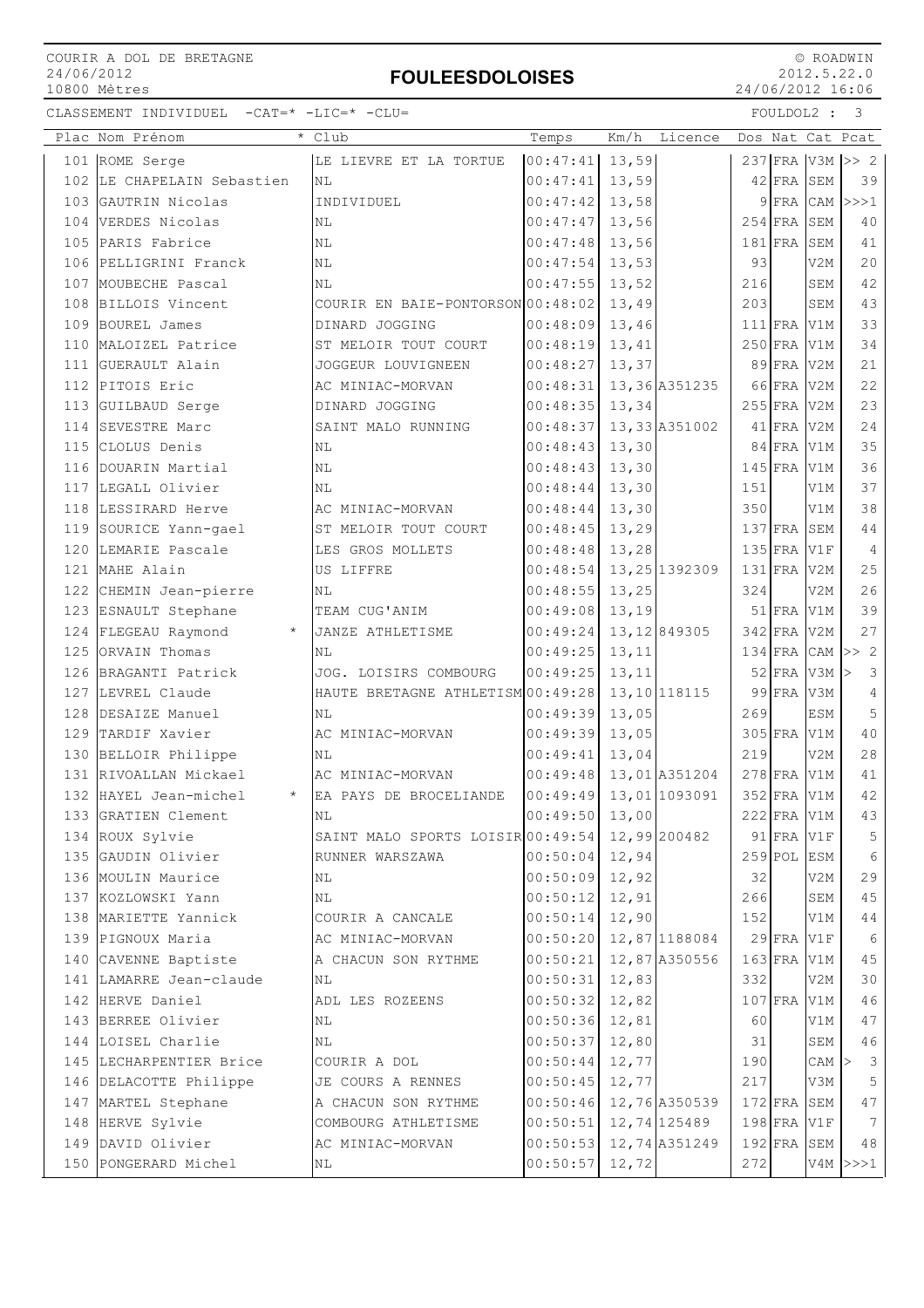### FOULEESDOLOISES

 © ROADWIN 2012.5.22.0 24/06/2012 16:06

|     | Plac Nom Prénom          | Club                                    | Temps    | Km/h   | Licence       |           |            |                | Dos Nat Cat Pcat |
|-----|--------------------------|-----------------------------------------|----------|--------|---------------|-----------|------------|----------------|------------------|
|     | 151 HILY Laurent         | NL                                      | 00:51:02 | 12,70  |               | 76        |            | V1M            | 48               |
| 152 | CORBES Patrice           | JOG. LOISIRS COMBOURG                   | 00:51:03 | 12,69  |               |           | $72$ FRA   | V1M            | 49               |
|     | 153 ROCABOY Christian    | NL                                      | 00:51:06 | 12,68  |               | 323       |            | V1M            | 50               |
| 154 | BEUNEL Pierre            | ASCD                                    | 00:51:11 | 12,66  |               | 201       |            | V3M            | 6                |
|     | 155 LEHOBEY Gilles       | A CHACUN SON RYTHME                     | 00:51:13 |        | 12,65 A350531 | $167$ FRA |            | V1M            | 51               |
|     | 156 CHAIGNON Bernard     | NL                                      | 00:51:14 | 12,65  |               | 270       |            | V4M            | >> 2             |
|     | 157 LELANDAIS Frederic   | COURIR EN BAIE-PONTORSON 00:51:25       |          | 12,60  |               |           | $236$ FRA  | SEM            | 49               |
| 158 | VILLALARD Erwan          | ΝL                                      | 00:51:29 | 12,59  |               | 148       |            | SEM            | 50               |
|     | 159 RAMAGE Yves          | ΝL                                      | 00:51:30 | 12,58  |               |           | $69$ FRA   | V1M            | 52               |
|     | 160 BOUGAULT Frederic    | NL                                      | 00:51:32 | 12,57  |               | 16        |            | SEM            | 51               |
|     | 161 TENCE Stephane       | COMBOURG ATHLETISME                     | 00:51:33 |        | 12,57 1351882 |           | $341$ FRA  | SEM            | 52               |
| 162 | LECHARPENTIER Bruno      | GDM SAINT-JAMES                         | 00:51:34 |        | 12,57 1000545 | $245$ FRA |            | V2M            | 31               |
|     | 163 LEPENANT Severine    | ΝL                                      | 00:51:34 | 12,57  |               | 246       |            | SEF            | >>>1             |
| 164 | PIECHOCKI Francis        | LE LIEVRE ET LA TORTUE                  | 00:51:41 | 12,54  |               |           | $290$ FRA  | SEM            | 53               |
|     | 165 BEDEL Pierrick       | JOG. DET. NONAISIENNE                   | 00:51:43 |        | 12,53 A350303 |           | $205$ FRA  | V1M            | 53               |
|     | 166 MENARD Didier        | NL                                      | 00:51:44 | 12,53  |               |           | $144$ FRA  | V1M            | 54               |
|     | 167 CORRE Florence       | COURIR A CANCALE                        | 00:51:45 | 12,52  |               |           | $301$ FRA  | V1F            | 8                |
|     | 168 BOEDEC Jean-pierre   | DINARD JOGGING                          | 00:51:46 | 12,52  |               | $258$ FRA |            | V2M            | 32               |
|     | 169 GUILLORET Philippe   | ΝL                                      | 00:51:46 | 12,52  |               | 337       |            | V2M            | 33               |
|     | 170 CAILLIBOTTE Jean-luc | ENTENTE ATHLETIQUE SAINT 00:51:47       |          |        | 12,51 503877  |           | $126$ FRA  | V1M            | 55               |
|     | 171 PILLAIS Thierry      | LE LIEVRE ET LA TORTUE                  | 00:51:50 | 12,50  |               | 280       |            | V1M            | 56               |
| 172 | ROUAULT Thomas           | ΝL                                      | 00:51:50 | 12,50  |               | 349       |            | <b>ESM</b>     | $7\phantom{.0}$  |
| 173 | RIMPOT Antoine           | NL                                      | 00:51:57 | 12,47  |               | 230       |            | SEM            | 54               |
|     | 174 DUVAL Cyril          | A CHACUN SON RYTHME                     | 00:51:59 |        | 12,47 A350523 | $165$ FRA |            | SEM            | 55               |
|     | 175 JUSTEL Yannick       | NL                                      | 00:52:04 | 12,45  |               | 227       |            | <b>SEM</b>     | 56               |
|     | 176 PLAUTE Philippe      | JOG. LOISIRS COMBOURG                   | 00:52:05 | 12,44  |               |           | $67$ FRA   | V2M            | 34               |
|     | 177 BAZILLE Joseph       | ΝL                                      | 00:52:20 | 12,38  |               | 154       |            | V1M            | 57               |
|     | 178 PERRIN Jacques       | MANGE BITUME                            | 00:52:23 | 12, 37 |               | 318       |            | V1M            | 58               |
|     | 179 GRAMARD Laurent      | JOG. LOISIRS COMBOURG                   | 00:52:29 | 12,35  |               |           | $71$ FRA   | V1M            | 59               |
|     | 180 BOUTEMY Huguette     | NL                                      | 00:52:33 | 12,33  |               |           | $33$ FRA   | V2F            | >>>1             |
|     | 181 FRAIN Yannick        | COB ROZIC                               | 00:52:39 | 12, 31 |               | 340       |            | V1M            | 60               |
|     | 182 OZANE Christophe     | ΝL                                      | 00:52:42 | 12,30  |               | 334       |            | V1M            | 61               |
|     | 183 PAUTREL Chantal      | COURIR EN BAIE-PONTORSON 00:52:51 12,26 |          |        |               | 209       |            | $\rm{V1F}$     | 9                |
|     | 184 FORTIN Stephane      | NL                                      | 00:52:55 | 12,25  |               | 79        |            | V1M            | 62               |
|     | 185 LECLERC Patrick      | NL                                      | 00:53:00 | 12,23  |               | 298       |            | V1M            | 63               |
|     | 186 LEMAITRE Julien      | ΝL                                      | 00:53:05 | 12,21  |               | 96        |            | SEM            | 57               |
|     | 187 DELACROIX Maxime     | ΝL                                      | 00:53:05 | 12, 21 |               | $141$ FRA |            | ESM            | 8                |
| 188 | BAZIN Benoist            | MANGE BITUME                            | 00:53:08 | 12, 20 |               | 317       |            | V1M            | 64               |
|     | 189 FESTOC Didier        | MANGE BITUME                            | 00:53:14 | 12, 17 |               | 127       |            | V1M            | 65               |
|     | 190 CARFANTAN Renan      | DINARD JOGGING                          | 00:53:37 | 12,09  |               |           | 303 FRA    | V1M            | 66               |
|     | 191 GUILLARD Sabrina     | COURIR EN BAIE-PONTORSON 00:53:37       |          | 12,09  |               | 208       |            | <b>SEF</b>     | >> 2             |
|     | 192 COBAT Michel         | COURIR A CANCALE                        | 00:53:37 | 12,09  |               | 328       |            | V1M            | 67               |
|     | 193 PAWLAK Dominique     | JOG. DET. NONAISIENNE                   | 00:53:39 |        | 12,08 A350334 |           | $212$ FRA  | V1M            | 68               |
|     | 194 LEFEBVRE Didier      | ADL LES ROZEENS                         | 00:53:48 |        | 12,04 A350414 |           | $286$ FRA  | $_{\rm V1M}$   | 69               |
|     | 195 RONCIER Alain        | ΝL                                      | 00:54:03 | 11,99  |               | 97        |            | ${\tt SEM}$    | 58               |
|     | 196 ROBINET Jacques      | ASCD                                    | 00:54:09 | 11,97  |               |           | 86 FRA     | V2M            | 35               |
|     | 197 POTEL Michel         | COURIR A CANCALE                        | 00:54:10 | 11,96  |               |           | 36 FRA V3M |                | $7\phantom{.0}$  |
| 198 | MENGUY Frederic          | JOG. LOISIRS COMBOURG                   | 00:54:21 | 11,92  |               |           | $294$ FRA  | SEM            | 59               |
|     | 199 HARAND Stephanie     | JOG. LOISIRS COMBOURG                   | 00:54:22 | 11,92  |               |           |            | $74$ FRA SEF > | $\mathcal{E}$    |
|     | 200 ROBINAULT Roger      | JOG. LOISIRS COMBOURG                   | 00:54:22 | 11,92  |               |           | 35 FRA V3M |                | 8                |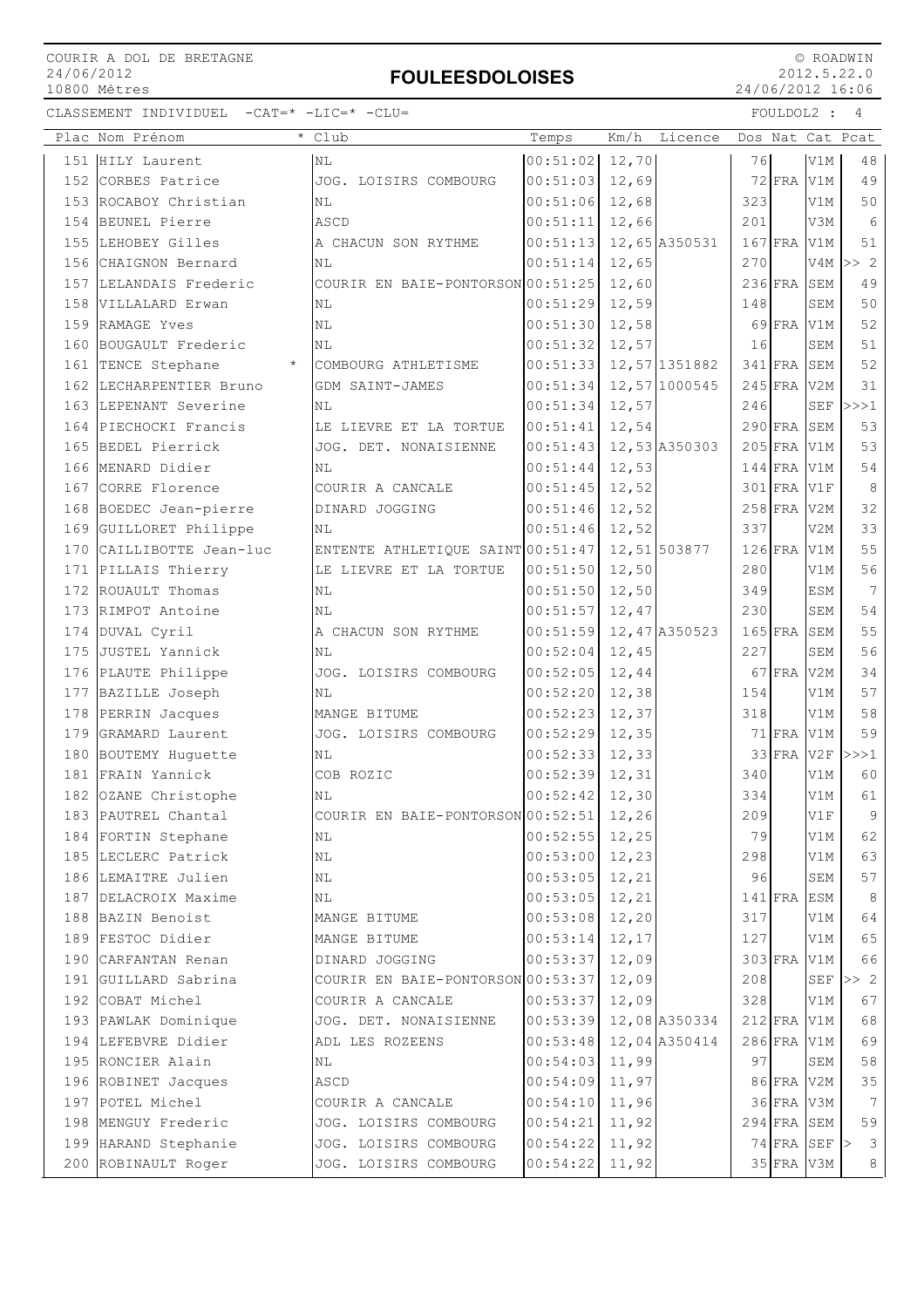## FOULEESDOLOISES

 © ROADWIN 2012.5.22.0 24/06/2012 16:06

|     | Plac Nom Prénom                | * Club                                           | Temps                      | Km/h   | Licence       |     |                   |                      | Dos Nat Cat Pcat |
|-----|--------------------------------|--------------------------------------------------|----------------------------|--------|---------------|-----|-------------------|----------------------|------------------|
|     | 201 CHALMEL Carole             | A CHACUN SON RYTHME                              | 00:54:23 11,92 A350507     |        |               |     | $159$ $FRA$ $V1F$ |                      | 10               |
|     | 202 LEROSEY Beatrice           | A CHACUN SON RYTHME                              | 00:54:28                   |        | 11,90 A350535 |     | $169$ FRA V1F     |                      | 11               |
|     | 203 BENOIST Pascal             | A CHACUN SON RYTHME                              | 00:54:29                   |        | 11,89 A350503 |     | $158$ FRA SEM     |                      | 60               |
| 204 | MICHEL Christian               | A CHACUN SON RYTHME                              | 00:54:29                   |        | 11,89 A350541 |     | $173$ FRA V1M     |                      | 70               |
|     | 205 LE PALUD Gaelle            | JOG. LOISIRS COMBOURG                            | 00:54:29                   | 11,89  |               |     | $183$ FRA V1F     |                      | 12               |
|     | 206 SORRE Lionel               | NL                                               | 00:54:30                   | 11,89  |               | 345 |                   | V1F                  | 13               |
|     | 207 ROUXEL Christophe          | MANGE BITUME                                     | 00:54:35                   | 11,87  |               | 226 |                   | SEM                  | 61               |
|     | 208 POIRIER Patrick            | ΝL                                               | 00:54:37                   | 11,86  |               |     | 307 FRA V1M       |                      | 71               |
|     | 209 NOBILET Chantal<br>$\star$ | ENTENTE ATHLETIQUE SAINT 00:54:38                |                            |        | 11,86 1405352 |     | $115$ FRA V1F     |                      | 14               |
|     | 210 RUAMPS Rachel              | ENTENTE ATHLETIQUE SAINT 00:54:49 11,82 1388973  |                            |        |               |     | $117$ FRA SEF     |                      | $\overline{4}$   |
|     | 211 CHUPEAU Bertrand           | NL                                               | 00:55:07                   | 11,76  |               |     | 88 FRA V1M        |                      | 72               |
|     | 212 NUGUES Anne                | DINARD JOGGING                                   | 00:55:07                   |        | 11,76 A351342 |     | $185$ FRA SEF     |                      | 5                |
|     | 213 ANODEAU Stephane           | ST MALO FCF                                      | 00:55:09                   | 11,75  |               |     | 83 FRA V2M        |                      | 36               |
| 214 | DUCLOS Frederic                |                                                  | 00:55:15                   | 11,73  |               | 316 |                   |                      |                  |
|     | 215 CHARTIER Patrick           | ΝL                                               | 00:55:25                   | 11,69  |               | 356 |                   | V2M                  | 37               |
|     | 216 HEUCLIN Andre              | N <sub>L</sub>                                   | 00:55:32                   | 11,67  |               | 149 |                   | V <sub>2</sub> M     | 38               |
|     | 217 DESLOGES Philippe          | LES GROS MOLLETS                                 | 00:55:34                   | 11,66  |               |     | $257$ FRA V2M     |                      | 39               |
|     | 218 RONCIER-LEMEE Guillaume    | REDERIEN CAP SIZUN (29                           | 00:56:16 11,52             |        |               |     | 27 FRA SEM        |                      | 62               |
|     | 219 MAINSARD Marcel            | N <sub>L</sub>                                   | $00:56:21$ 11,50           |        |               | 311 |                   | V2M                  | 40               |
|     | 220 DROUET Emmanuelle          | N <sub>L</sub>                                   | $00:56:24$ 11,49           |        |               | 277 |                   | <b>SEF</b>           | $6\,$            |
|     | 221 AUBRY Christian            | N <sub>L</sub>                                   | 00:56:26                   | 11,48  |               | 319 |                   | V1M                  | 73               |
|     | 222 GALESNE Nelly              | ΝL                                               | 00:56:29                   | 11,47  |               |     | $285$ FRA SEF     |                      | $7\phantom{.0}$  |
|     | 223 DUVAL Francois             | A CHACUN SON RYTHME                              | 00:56:37                   |        | 11,45 A350522 |     | $164$ FRA V2M     |                      | 41               |
|     | 224 ARLET Laurent<br>$\star$   | PASS RUNNING FFA                                 | 00:56:50                   |        | 11,40 T178224 |     | $57$ FRA          | V1M                  | 74               |
|     | 225 SAUVAGE Sylvain            | <b>NL</b>                                        | 00:56:52                   | 11,40  |               |     | $242$ FRA V1M     |                      | 75               |
|     | 226 GOUBIN Yann                | ΝL                                               | $00:56:56$ 11,38           |        |               | 343 |                   | V1F                  | 15               |
|     | 227 POTIN Dominique            | A CHACUN SON RYTHME                              | $00:57:13$ 11, 33 A 350542 |        |               |     | $175$ FRA V2M     |                      | 42               |
|     | 228 MARESCOT Stephane          | COURIR A CANCALE                                 | $00:57:14$ 11, 32 A350230  |        |               |     | 264 FRA V1M       |                      | 76               |
|     | 229 HEUCLIN MARIE Anne         | NL                                               | 00:57:26                   | 11,28  |               | 150 |                   | V2M                  | 43               |
|     | 230 BARRY Joel                 | NL                                               | 00:57:41                   | 11,23  |               | 11  |                   | V1M                  | 77               |
|     | 231 LETANOUX Andre             | A CHACUN SON RYTHME                              | 00:57:50 11,20 A350536     |        |               |     | $170$ FRA V3M     |                      | $\overline{9}$   |
|     | 232 LE FUSTEC Gilles           | A CHACUN SON RYTHME                              | 00:58:04                   |        | 11,16 A350529 |     | 166 FRA V1M       |                      | 78               |
|     | 233 ESNAULT Jean-marie         | JOG. LOISIRS COMBOURG                            | 00:58:11                   | 11,14  |               |     | $50$ FRA SEM      |                      | 63               |
|     | 234 AMELINE Yannick<br>$\star$ | ENTENTE ATHLETIQUE SAINT 00:58:11 11, 14 1369101 |                            |        |               |     | 121 FRA V2M       |                      | 44               |
|     | 235 ANODEAU Florian            | ST MALO FCF                                      | $00:58:17$ 11, 12          |        |               |     | 187 FRA ESM       |                      | 9                |
|     | 236 RENARD Carole              | A CHACUN SON RYTHME                              | $00:58:27$ 11,09 A350545   |        |               |     | $178$ FRA V1F     |                      | 16               |
|     | 237 THEBAULT Julien            | ΝL                                               | $00:58:36$ 11,06           |        |               | 195 |                   | SEM                  | 64               |
|     | 238 DELYS Emmanuelle           | NL                                               | 00:58:41                   | 11,04  |               | 46  |                   | $\operatorname{SEF}$ | $\,8\,$          |
|     | 239 CHARTIER Delphine          | NL                                               | 00:59:20                   | 10,92  |               | 45  |                   | SEF                  | 9                |
|     | 240 ERONDEL Justine<br>$\star$ | ENTENTE ATHLETIQUE SAINT 00:59:23 10, 91 1380096 |                            |        |               |     | 114 FRA SEF       |                      | 10               |
|     | 241 BOULVAIS Carinne           | ΝL                                               | $00:59:25$ 10,91           |        |               |     | $232$ FRA SEF     |                      | 11               |
|     | 242 HERY Sylvie                | DEFOULES DE ST JOUAN                             | 00:59:25                   | 10, 91 |               |     | $240$ FRA V2F     |                      | >> 2             |
|     | 243 LEMAITRE Pascal            | ΝL                                               | $00:59:26$ 10,90           |        |               | 353 |                   | V2M                  | 45               |
|     | 244 BENBIA Alice               | ΝL                                               | $00:59:30$ 10,89           |        |               | 197 |                   | SEF                  | $1\,2$           |
|     | 245 PAUTONNIER Christine       | ST MELOIR TOUT COURT                             | $00:59:33$ 10,88           |        |               |     | $138$ FRA V1F     |                      | 17               |
|     | 246 CHEREL Herve               | NL                                               | $00:59:42$ 10,85           |        |               |     | 53 FRA V2M        |                      | 46               |
|     | 247 ROBERT Gilles<br>$\star$   | PASS RUNNING FFA                                 | $00:59:45$ 10,85 T174596   |        |               |     | 357 FRA SEM       |                      | 65               |
|     | 248 DUROT Vanessa              | ST MELOIR TOUT COURT                             | 00:59:47 10,84             |        |               |     | 98 FRA SEF        |                      | 13               |
|     | 249 DUROT Benoit               | ST MELOIR TOUT COURT                             | 00:59:54                   | 10,82  |               |     | 297 FRA SEM       |                      | 66               |
|     | 250 GAUTIER Patrick            | ΝL                                               | 01:00:00                   | 10,80  |               | 315 |                   | V2M                  | 47               |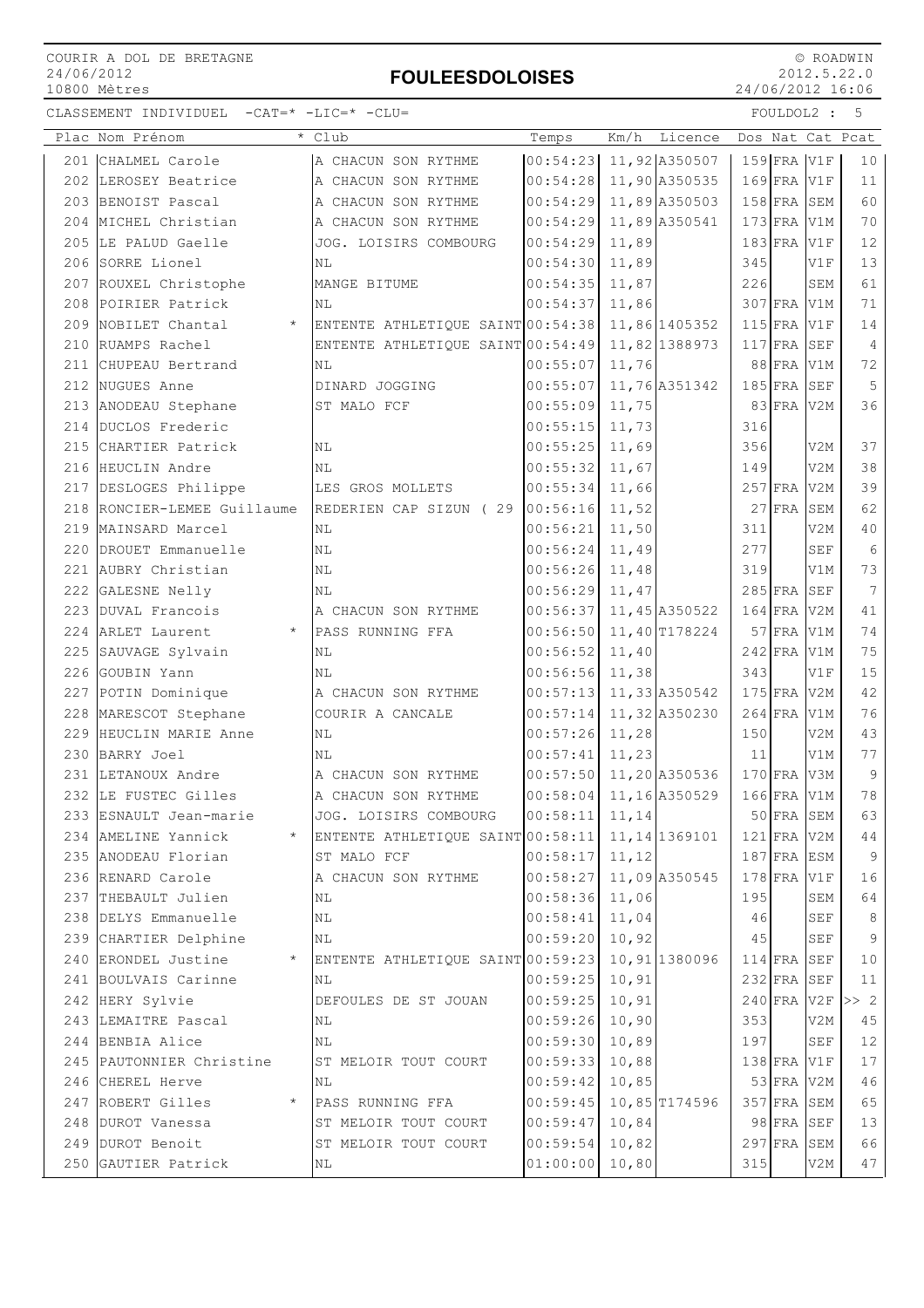## FOULEESDOLOISES

 © ROADWIN 2012.5.22.0 24/06/2012 16:06

|     | Plac Nom Prénom                    | * Club                                          | Temps            | Km/h   | Licence       |     |               |                  | Dos Nat Cat Pcat                        |
|-----|------------------------------------|-------------------------------------------------|------------------|--------|---------------|-----|---------------|------------------|-----------------------------------------|
|     | 251 LANCIEN Patrick                | ΝL                                              | 01:00:01         | 10,80  |               | 314 |               | V2M              | 48                                      |
|     | 252 BOCHER Laurence                | LES GROS MOLLETS                                | 01:00:06         | 10,78  |               |     | $247$ FRA     | V1F              | 18                                      |
|     | 253 ALBESSART Marie-paule          | A CHACUN SON RYTHME                             | 01:00:08         |        | 10,78 A350501 |     | $155$ FRA     | V1F              | 19                                      |
|     | 254 MAUFRAS Laurent                | A CHACUN SON RYTHME                             | 01:00:10         | 10,77  |               |     | $174$ FRA     | SEM              | 67                                      |
|     | 255 DESNOS Philippe                | DEFOULES DE ST JOUAN                            | 01:00:11         | 10,77  |               |     | $1$ FRA       | V <sub>2</sub> M | 49                                      |
|     | 256 PIETRASZEWSKI Daniel           | ΝL                                              | 01:00:12         | 10,76  |               | 56  |               | V2M              | 50                                      |
|     | 257 BERTRAND Regine                | A CHACUN SON RYTHME                             | 01:00:16         |        | 10,75 A350555 |     | $157$ FRA SEF |                  | 14                                      |
|     | 258 JUSTEL Laurence                | SAINT MALO SPORTS LOISIR 01:00:16               |                  | 10,75  |               |     | $142$ FRA V1F |                  | 20                                      |
|     | 259 MARTIN Didier                  | NL                                              | 01:00:17         | 10,75  |               |     | $132$ FRA V1M |                  | 79                                      |
|     | 260 OUTY Claire                    | ΝL                                              | 01:00:18         | 10,75  |               |     | $48$ FRA      | SEF              | 15                                      |
| 261 | RACHINEL Jean-marie                | ST MELOIR TOUT COURT                            | 01:00:19         | 10,74  |               |     | $108$ FRA     | V1M              | 80                                      |
|     | 262 LARCHER Jean-yves              | LES GROS MOLLETS                                | 01:00:32         |        | 10,70 D234282 | 271 |               | V3M              | 10                                      |
| 263 | FLEURY Christele                   | JOG. DET. NONAISIENNE                           | 01:00:33         | 10,70  |               | 210 |               | <b>SEF</b>       | 16                                      |
|     | 264 DALMAS Isabelle                | ΝL                                              | 01:00:38         | 10,69  |               | 194 |               | SEF              | 17                                      |
|     | 265 MARTIN Sandrine                | COURIR A DOL                                    | 01:00:49         | 10,65  |               | 188 |               | V1F              | 21                                      |
|     | 266 CHAMIOT-PONCET Mickael         | ST MELOIR TOUT COURT                            | 01:01:00         | 10,62  |               |     | $225$ FRA     | SEM              | 68                                      |
| 267 | TREDAN David                       | ST MELOIR TOUT COURT                            | 01:01:01         | 10,62  |               |     | $300$ FRA     | SEM              | 69                                      |
|     | 268 LE MOUEL Elisabeth             | ST MELOIR TOUT COURT                            | 01:01:27         | 10,55  |               | 64  |               | V2F              | $\overline{\mathbf{3}}$<br>$\mathbf{L}$ |
|     | 269 NOEL Laurence                  | JOG. LOISIRS COMBOURG                           | 01:01:29         | 10,54  |               |     | $78$ FRA      | V1F              | 22                                      |
|     | 270 BEASSE Jean-rene               | ΝL                                              | 01:01:40         | 10, 51 |               | 354 |               | SEM              | 70                                      |
| 271 | DAUDIBON Christine                 | ΝL                                              | 01:01:44         | 10,50  |               | 320 |               | V1F              | 23                                      |
| 272 | DAUDIBON Denis                     | DETENTE ET PASSION SG                           | 01:02:26         | 10,38  |               | 321 |               | V1M              | 81                                      |
| 273 | BOURGAIN Gilles                    | NL                                              | 01:02:28         | 10,37  |               |     | $296$ FRA     | <b>SEM</b>       | 71                                      |
|     | 274 BENIGERI Yves                  | COURIR A DOL                                    | 01:02:29         | 10,37  |               |     | $103$ FRA     | V <sub>2</sub> M | 51                                      |
|     | 275 BRARD Lucien                   | NL                                              | 01:02:30         | 10,37  |               | 351 |               | V3M              | 11                                      |
|     | 276 BOUILLET Christelle            | ΝL                                              | 01:02:37         | 10, 35 |               |     | $65$ FRA      | <b>SEF</b>       | 18                                      |
|     | 277 OLLIVIER Sylvie<br>$\star$     | ENTENTE ATHLETIQUE SAINT 01:02:44               |                  |        | 10,33 1433284 |     | $122$ FRA V1F |                  | 24                                      |
| 278 | PETIT Orlane                       | ST MALO FCF                                     | 01:02:51         | 10, 31 |               |     | $186$ FRA     | <b>SEF</b>       | 19                                      |
|     | 279 LIVIN Tez                      | COURIR A DOL                                    | 01:03:00         | 10,29  |               | 191 |               | V3M              | 12                                      |
| 280 | COREAU Laurence                    | A CHACUN SON RYTHME                             | 01:03:07         |        | 10,27 A350513 |     | $161$ FRA     | V1F              | 25                                      |
|     | 281 BRAULT YVES Noel               | ΝL                                              | 01:03:18         | 10, 24 |               |     | $105$ FRA     | V3M              | 13                                      |
|     | 282 BOULLE Cecile                  | NL                                              | 01:03:23         | 10, 22 |               |     | $44$ FRA      | V1F              | 26                                      |
|     | 283 BOULLE Jean-marc               | ΝL                                              | $01:03:59$ 10,13 |        |               | 58  |               | V1M              | 82                                      |
|     | 284  HAMELIN Sandra                | LE LIEVRE ET LA TORTUE                          | 01:04:31         | 10,04  |               |     | 26 FRA V1F    |                  | 27                                      |
|     | 285 COMMEREUC Sylvie               | LE LIEVRE ET LA TORTUE                          | 01:04:33         |        | 10,04 A350802 |     | $288$ FRA V1F |                  | 28                                      |
|     | 286 RIOT Yvon                      | LE LIEVRE ET LA TORTUE                          | 01:04:34         | 10,04  |               |     | $18$ FRA V1M  |                  | 83                                      |
|     | 287 JAN Daphne                     | ΝL                                              | 01:04:35         | 10,03  |               |     | $54$ FRA SEF  |                  | 20                                      |
|     | 288 LINDERER Catherine             | ΝL                                              | 01:04:35         | 10,03  |               | 229 |               | V1F              | 29                                      |
|     | 289 GARNIER Sandrine               | ST MELOIR TOUT COURT                            | 01:04:46         | 10,01  |               |     | $49$ FRA SEF  |                  | 21                                      |
|     | 290 GUILLOIS Xavier                | NL                                              | 01:05:13         | 09,94  |               |     | $25$ FRA V1M  |                  | 84                                      |
|     | 291 LEDUC Stephane                 | JOG. LOISIRS COMBOURG                           | 01:05:33         | 09,89  |               |     | 73 FRA SEM    |                  | 72                                      |
|     | 292 GRONDIN Sandro                 | SAINT MALO SPORTS LOISIR 01:05:44 09,86 1121568 |                  |        |               |     | $23$ FRA SEM  |                  | 73                                      |
|     | 293 MEURY Jean-jacques             | ΝL                                              | $01:06:36$ 09,73 |        |               | 62  |               | V2M              | 52                                      |
|     | 294 MARIN Anne                     | COURIR A DOL                                    | 01:06:55         | 09,68  |               |     | $102$ FRA V1F |                  | 30                                      |
|     | 295 MARTIN Genevieve               | ΝL                                              | 01:07:12         | 09,64  |               |     | $87$ FRA V2F  |                  | $\overline{4}$                          |
|     | 296 JUHEL Melanie                  | COURIR A DOL                                    | 01:07:20         | 09,62  |               |     | $20$ FRA ESF  |                  | >>>1                                    |
|     | 297 SERINET Marina                 | ΝL                                              | 01:07:20         | 09,62  |               | 326 |               | SEM              | 74                                      |
|     | 298 VERONA Michelle                | ENTENTE ATHLETIQUE SAINT 01:07:51               |                  |        | 09,55 1459064 |     | $118$ FRA V2F |                  | $5\phantom{.0}$                         |
|     | 299 LE NORMAND Florence<br>$\star$ | ENTENTE ATHLETIQUE SAINT 01:07:52 09,55 1307469 |                  |        |               |     | $119$ FRA     | V1F              | 31                                      |
|     | 300 HAIGRON Isabelle               | ΝL                                              | $01:08:12$ 09,50 |        |               | 61  |               | V2F              | 6                                       |